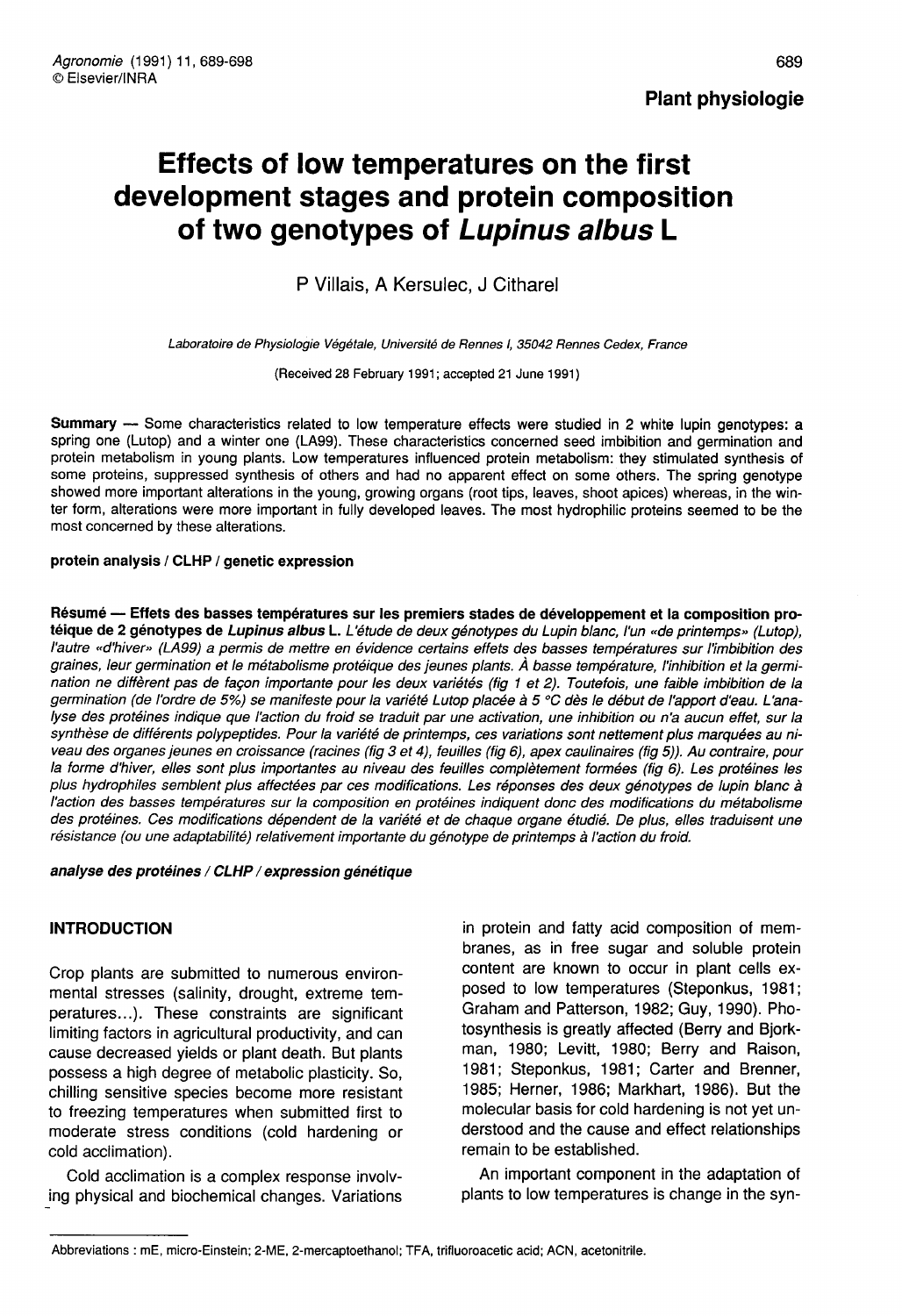thesis of proteins (Sarhan and D'Aoust, 1975; Fowler et al, 1977; Kacperska-Palacz et al, 1977; Chen et al, 1983; Cloutier, 1983; Guy, 1990). Some specific mRNA accumulated at low temperature while others decreased (Meza-Basso et al, 1986; Gilmour et al, 1988; Mohapatra et al, 1988, 1989; Wu et al, 1988). Thus, cold hardening might involve change in gene expression (Weiser, 1970; Berry and Raison, 1981; Sarhan and Chevrier, 1985; Mohapatra et al, 1989). Cold acclimation of some perennial plants may require both transcriptional activation of genes and the synthesis of new proteins (Weiser, 1970; Voinikov et al, 1989; Lin et al, 1990). In order to understand the molecular basis of plant adaptation to low temperature, it is important to know if the protein-synthesizing possibilities of the cells change following a genotypic adaptation. However, very little is known about the nature of cold regulated genes. The stress protein synthesis in plant under the influence of low temperature has been poorly studied. No information exists about their identity and their function.

In the present study, we compared protein composition of roots and leaves from two varieties of white lupin, a spring one (Lutop), and a winter type (LA99). This last cultivar, collected in the USSR (Georgia) was studied for cold resistance at the "INRA Station d'Amélioration des Plantes Fourragères de Lusignan, France" (Papineau, 1987). As other winter ecotypes from central Italy, this lupin presented a better resistance to low temperatures than the spring varieties. So, LA99 was selected for the present study as a potentially resistant cultivar and Lutop, the spring variety, as a presumed sensitive one. The aim of this work was to detect protein(s) which could be used as marker(s) for cold resistance. It was also to improve our understanding of the mechanisms of gene expression involved in metabolic response to low temperatures for the sweet white lupin, a species which could be an important crop for protein-rich seed production in European countries.

# MATERIALS AND METHODS

Seeds of the two varieties (Lutop and LA99) of Lupi nus albus L, came from INRA (Station de Lusignan, France, which was associated with this work).

# **Cultures**

Seeds of homogeneous weight (approximately 320 mg per seed for Lutop and 350 mg for LA99) were surface sterilized in a solution of Ca hypochloride (90 g/l; 30 min) and washed in sterile distilled water. Imbibition was obtained by placing the seeds (55 per sample) for 12 h in sterile water and then in Petri dishes on wet filter paper, in the dark, until germination occurred. Samples were subjected either to 25 °C (control) or to 5 °C for different time periods. They were harvested, weighed and stored at -80 °C. Results were expressed as percentages of the weight of the dry seeds.

Seedlings of similar size (24 h imbibition and 40 h in Petri dishes at 25 °C) were grown in growth cham-<br>bers (24°/18 °C, day/night; 14 h/10 h, light/dark; 54.4<br>mE.m<sup>-2</sup>.s<sup>-1</sup>), in sterile distilled-water moistened ver-<br>miculite. Plants with 3–4 leaves were divided into two bers (24°/18 °C, day/night; 14 h/10 h, light/dark; 54.4 mE.m<sup>-2</sup>.s<sup>-1</sup>), in sterile distilled-water moistened vermiculite. Plants with 3-4 leaves were divided into two groups: one was maintained under the same growing conditions, the second was transferred to 5 °C (20.4 mE/m<sup>2</sup>/s). Leaves 1 and 4 (development order) and mE.m<sup>-2</sup>.s<sup>-1</sup>), in sterile distilled-water moistened ver-<br>miculite. Plants with 3-4 leaves were divided into two<br>groups: one was maintained under the same growing<br>conditions, the second was transferred to 5 °C (20.4<br>mE/m<sup></sup> stem apex (apical bud) were harvested after different exposition times at 5° or 25 °C. Samples were fixed and stored at  $-80$  °C.

For root studies, 3 homogeneous seed samples (50 seeds each) were imbibed and exposed at 25 °C for 4 days in Petri dishes. Then, a control was maintained under the same conditions and samples were submitted to 5 °C for 10, 24 and 48 h, and to 0 °C for 2, 10 and 24 h in total darkness.

# HPLC

Proteins were extracted in 0.05 M Tris-HCl buffer, pH were separated on a Brownlee RP 300 column (4.6 x 250 mm) with an acetonitrile gradient, in 80 min (sol- vent A = 0.1% TFA in water: acetonitrile, 88: 12, v/v, solvent  $B = 0.1\%$  TFA in water: acetonitrile, 20 : 80, v/v).Temperature was 60 °C and flow rate 1 ml/ min. Detection was with UV at 280 nm (LKB apparatus). These methods were developed by Burnouf and Bietz (1984) for the study of the reserve proteins of wheat endosperm. The extraction medium as well as the reserve phase wide pore (300  $\AA$ ) silica gel column used for the polypeptides separation are very powerful (Buehler et al, 1989). About 100 μg of proteins were injected for each radicle sample and 200 μg for the shoot apice and the leaves.

# RESULTS

# Imbibition and germination

At 25 °C, full imbibition of the seeds of both lupin varieties was practically reached within 24 h (fig 1). Increase of seed fresh weight was 150% after 40 h. Imbibition was more rapid for LA99 samples than for those of Lutop during the first hours of water absorption. But this difference disappeared after about 20 h.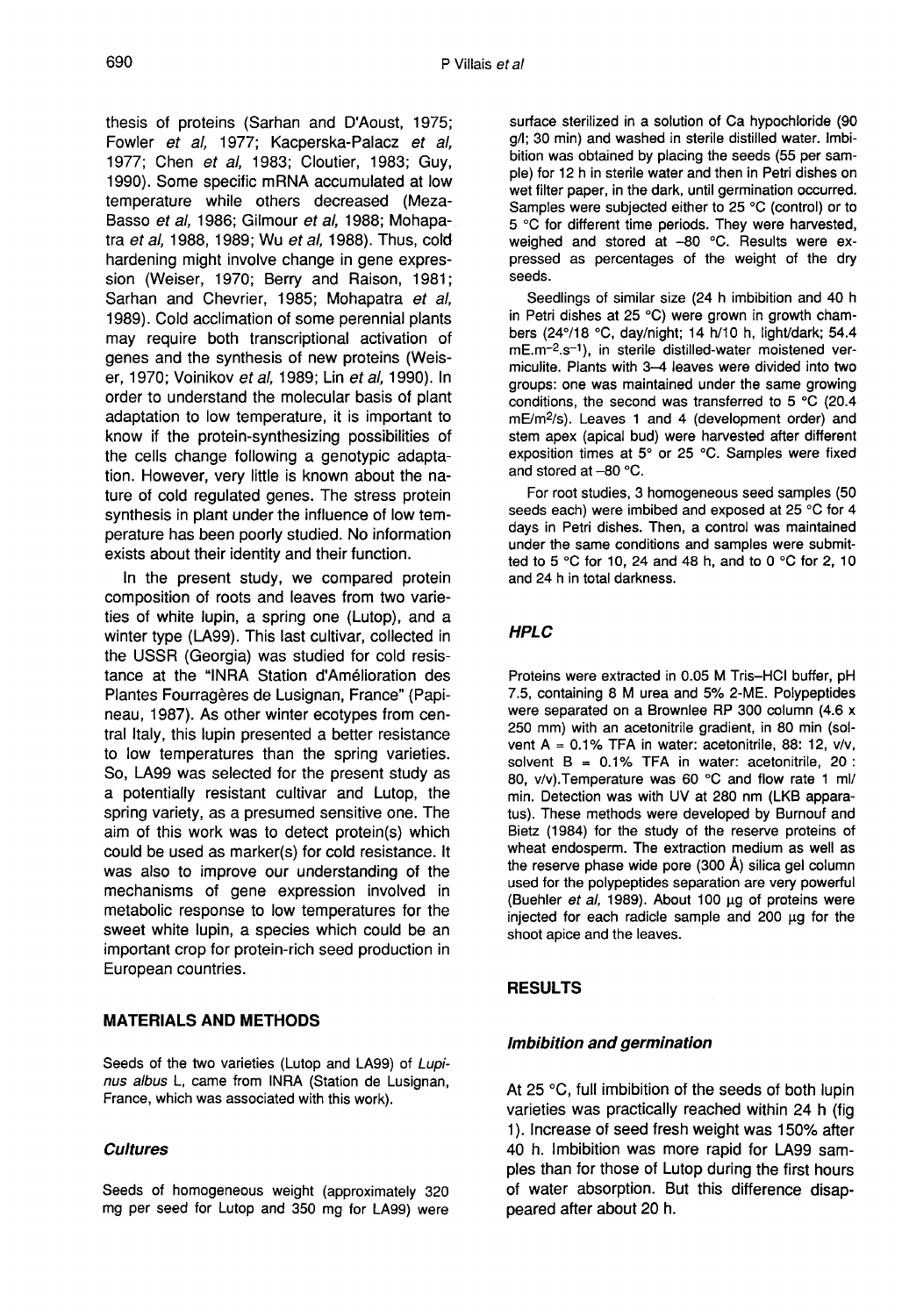

Fig 1. Imbibition of Lutop and LA99 seeds at 25 °C and 5 °C. The increasing fresh weight of each sample (55 seeds) was expressed as percentages of the weight of the dry seeds (initial dry weight =  $0\%$ ).

Imbibition proceeded more slowly at low temperature: 20 to 25 h were needed to obtain 100% increase of fresh weight at 5 °C, compared to only 5-7 h at 25 °C. 150% increase in fresh weight was obtained only after 220 h at 5 °C (fig 1).

Germination (radicle emergence through the teguments) was obtained at 25 °C after 24 h imbibition followed by 24 h in Petri dishes, on water saturated filter paper. At 5 °C, 168 h in Petri dishes were needed for germination, after imbibition. Initial growth was very slow at 5 °C (fig 2).

#### Modifications of protein composition

### Roots

Plants were grown at 25 °C during 4 days, then at 5° or at 0 °C for various time periods in darkness. Protein compositions of the two controls (Lutop and LA99, at 25 °C) were similar but they could be differentiated quantitatively (peaks 10, 11, 25, fig 4). At low temperature some polypeptides were synthesized and some others disappeared.

Effects of low temperature (5 °C) differed greatly between genotypes. In LA99, these effects (fig 3) were revealed essentially by a decrease of peaks 1, 2 after 24 h and an increase of peaks 10, 11 after 48 h. On the contrary in Lutop, synthesis was evident for polypeptides 23, 24, 25 after only 10 h exposure to 5  $\degree$ C. Later (after 24 and 48 h), the relative importance of peak 25 persisted, but increased for peak 3, 4 and decreased for 1, 2 (as in LA99).

After exposure to 0 °C, (fig 4), differences between the two varieties were confirmed. Protein composition of LA99 was slightly modified only after 10 h: 3 and 4 peaks were higher than for controls, but 1 and 2 peaks were lower. After 24 h, an important increase of peak 25 and a decrease of peak 3 and 4 was noted. For Lutop, the polypeptide composition varied greatly and rapidly. After 2 h at 0 °C, many peak heights had increased: 3, 4, 6, 7, 23, 24, 25, 32 but this increase was attenuated for peaks 10, 11. After



Fig 2. Growth of Lutop and LA99 seedlings at 25 °C and 5 °C. Growth was expressed as increasing length of the radicles (55 seeds).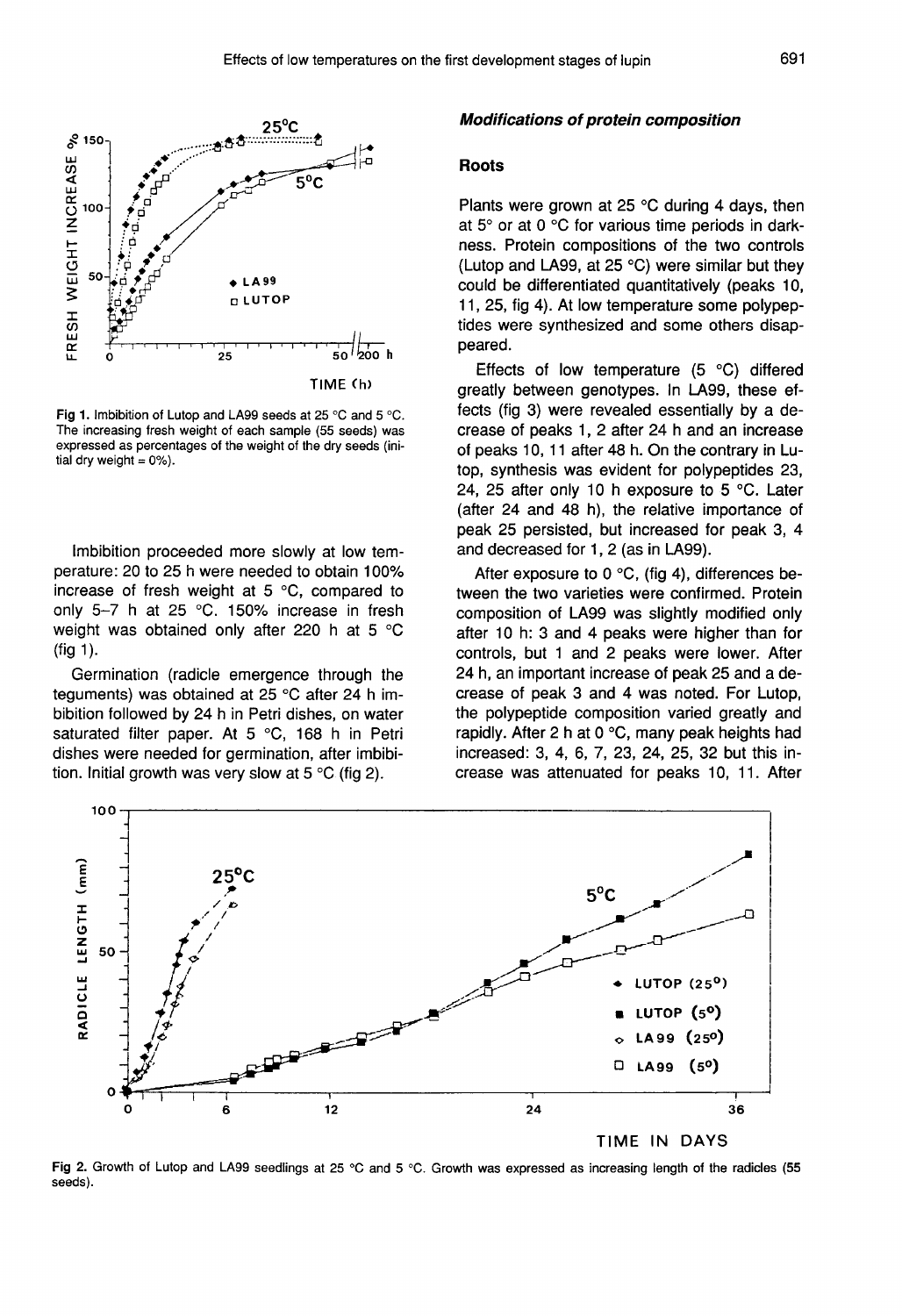

Fig 3. Analysis of root apex proteins of Lutop and LA99 by high performance liquid chromatography (HPLC). Lutop: A: control, 4 days at 25 °C followed by 10, 24 or 48 h at 5 °C, respectively. LA99: E: control, 25 °C, F, G, tions as for Lutop. Absorbance at 280 nm.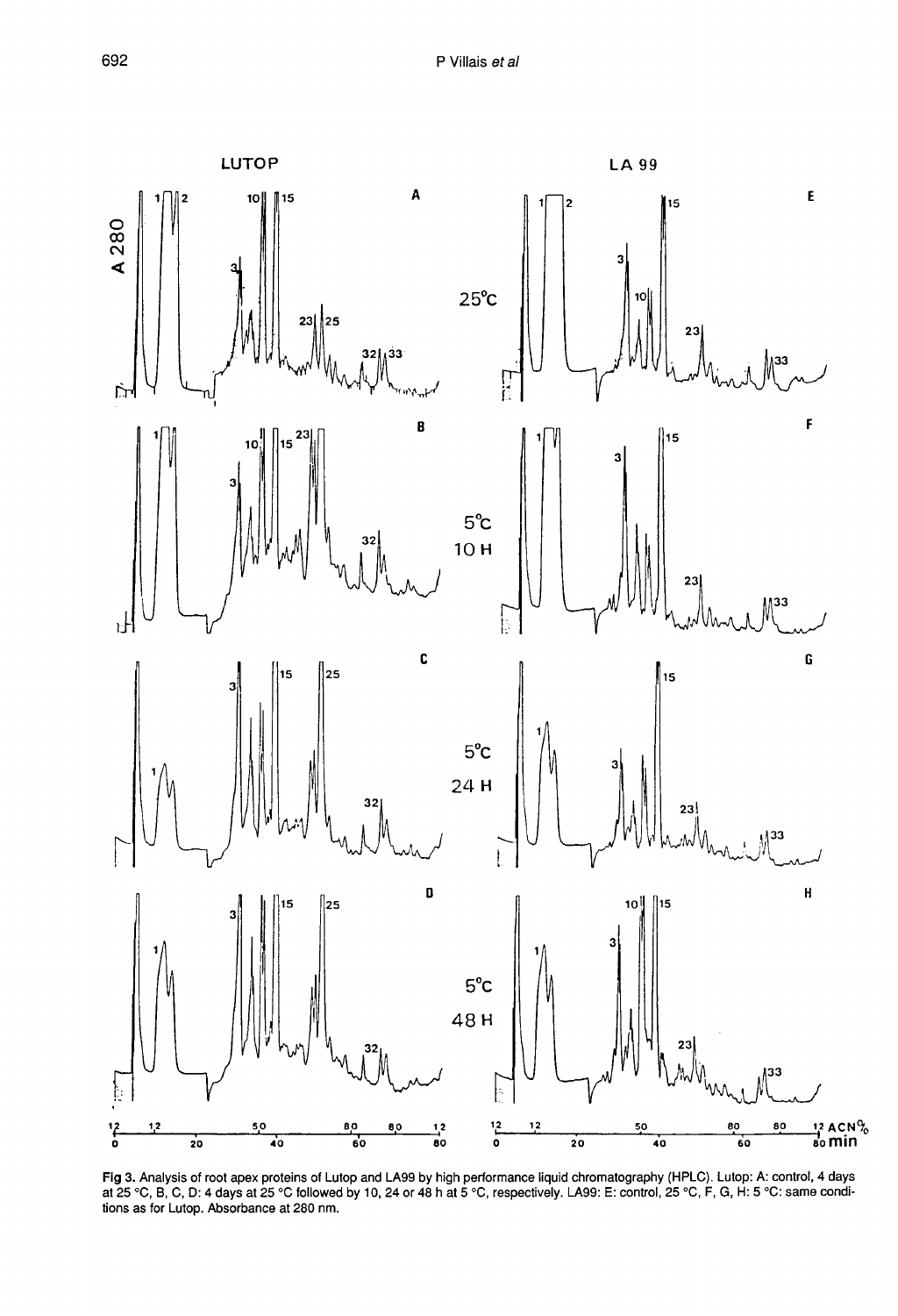

Fig 4. Analysis of root apex proteins of Lutop (A, B, C, D) and LA99 (E, F, G, H) by HPLC. Lutop: A: control: 4 days at 25 °C; B, C, D: 4 days at 25 °C; B, C, D: 4 days at 25 °C followed by 10, 24, or 48 h at 0 °C. LA99: E

 $\hat{\boldsymbol{\alpha}}$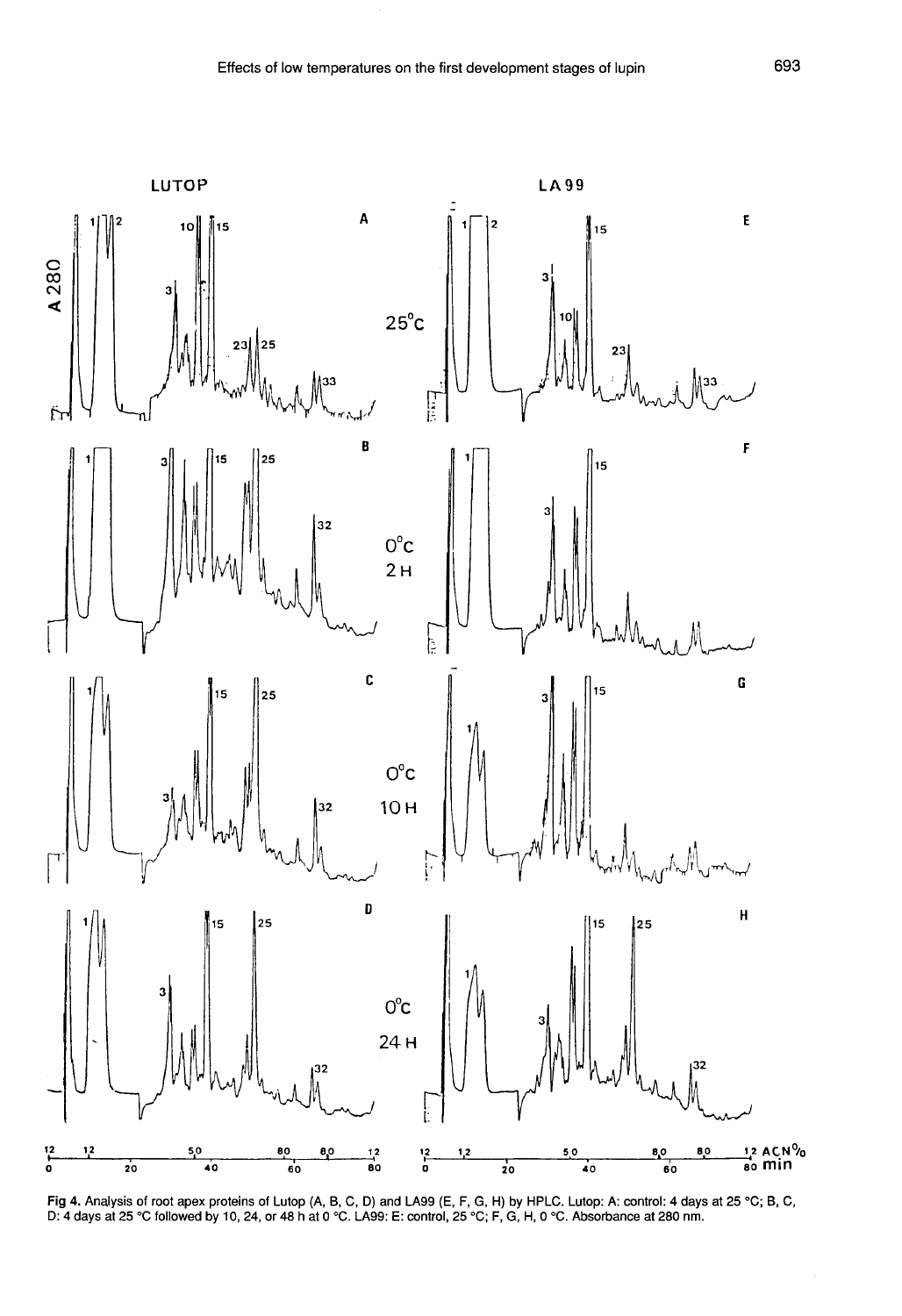24 h, this increase of peak 25 was maintained, but surface areas of peaks 10, 11 decreased. At this stage, the chromatographic profiles of Lutop and of LA99 were relatively similar, the main difference concerning peaks 10, 11.

## Shoot apices

Controls for apex extracts from Lutop and from LA99 gave comparable chromatograms (fig 5). After 24 h at 5  $^{\circ}$ C, some peak areas (7, 8, 9) showed an important increase for Lutop. But alterations were limited for LA99, the most important one concerned peak 17 which was very slight in controls. After 14 days at 5 °C, chromatograms from the two genotypes were more similar, but some differences persisted, essentially for the hydrophilic polypeptides (peaks 3 to 9 and peak 16).

## Leaf 4 (fig 6a, b, e, f)

The polypeptide compositions were very similar in both genotype controls. However, higher relative concentration of the proteins eluted in peaks 1 and 2 of the Lutop variety could be noted. After



Fig 5. Analysis of shoot apex proteins of Lutop (A, B, C) and LA99 (D, E, F) by HPLC. Samples were grown at 25 °C during 14 days and exposed to 5 °C for 24 h or for 14 days. Absorbance at 280 nm.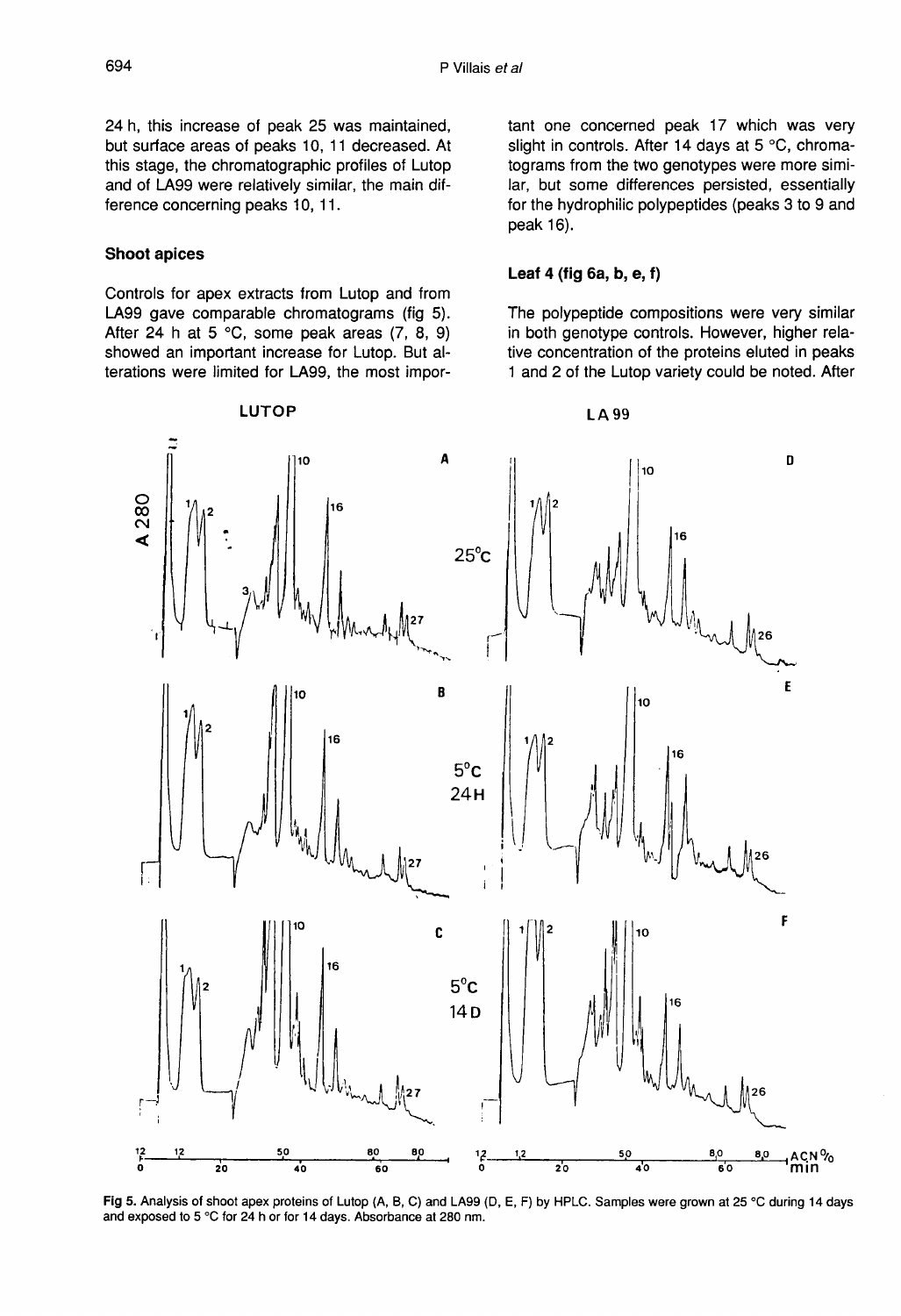14 days at 5 °C, the chromatogram for LA99 extract was not greatly modified (peaks 1, 2 decreased, 7 increased) but for Lutop, peaks 8 and 9 increased.

# Leaf 1 (fig 6c, d,  $a, h$ )

The protein compositions of the controls were once more very similar in both lupins. Surprisingly, modifications of polypeptide compositions by low temperatures (14 days at 5 °C) were inverted compared to those described for the other organs. Indeed, for this leaf, the oldest one, the most important alterations were obtained for LA99 extracts. These alterations concerned peaks 5 to 9 (relatively hydrophilic polypeptides) and 19, 20 (more hydrophobic). For Lutop samples, peaks 4 to 6 (hydrophilic) were the most affected ones. The appearance of a new peak (31), missing in controls, should also be noted.

# **DISCUSSION**

Imbibition and germination were studied only to obtain some morphological data indicating the effects of low temperatures on the lupin seeds development.

Imbibition of white lupin seeds (cultivar Kalina) has been previously studied (Le Deunff et al, 1989). Water uptake was different for soaked seeds or for seeds imbibed on a moistened support, as for the different parts of the seed (teguments, cotyledons, axis), the axis absorbed more rapidly. Moreover, the rate of water uptake was higher when the different seed compartments were hydrated separately. Compared to the present results obtained for Lutop and LA99 genotypes, water penetration in the "Kalina" seeds proceeded apparently more rapidly (at 20-25 °C).

For Lutop and LA99 genotypes, seed imbibition differed under normal growing temperature (25 °C) and under low temperature conditions (5 °C). For the soybean, the highest low temperature sensitivity appeared during seed imbibition and germination was reduced when imbibition proceeded at 12-14 °C (Bramlage et al, 1978; Hobbs and Obendorf, 1978). For the lupin, germination percentage was reduced for the Lutop variety at low temperature: 5% of the seeds did not germinate at 5 °C. Seed exposure at 5 °C resulted in an increase of the duration (4 times) needed for germination. Seeds from truly chilling sen-

sitive plants do not germinate below 10 °C. Seeds from chilling resistant species are able to germinate under the same conditions, but germination rate may be slow and germination percentage may decrease (Herner, 1986). Moreover, the plasma membrane reorganization that occurred during water uptake by the seeds during imbibition is delayed by low temperatures (Bramlage et al, 1978). More injury (electrolyte leakage, necrosis at the radicle tip, damage to the root cortex) could occur if imbibition is accomplished under low temperatures (Bramlage et al, 1978). It is also well known that low soil temperatures decreased highly the water absorption by herbaceous plants (Chen et al, 1983). Thus, owing to their different imbibition and germination behaviours, even the more sensitive genotype of white lupin studied here possesses only a relative sensitivity to the low (5 °C) temperature applied, compared to other plants such as soybean.

At the protein composition level, exposure of plants to low temperatures has been shown to induce alterations in protein metabolism (Guy et al, 1985; Meza-Basso et al, 1986; Mohapatra et al, 1987a, b, 1988). The development of cold hardening is also correlated to changes in the levels of translatable mRNA (Meza-Basso et al, 1986; Mohapatra et al, 1987a; Gilmour et al, 1988). It was proposed that low temperature could induce the expression of some genes (Schaffer and Fisher, 1988). The proteins synthesized appear to be specific to cold induced stress. Some are related to photosynthesis. Indeed, quantitative increases in the levels of RuBP carboxylase and fructose BP phosphatase appear to enable plants to maintain a sufficient photosynthetic rate at low temperature (Berry and Raison, 1981). Cold treatment also induced an increased synthesis of several membrane proteins (Yoshida and Uemura, 1984; Yoshida, 1984; Mohapatra et al. 1988).

Alterations of the protein composition of the two lupin genotypes were recorded for roots, shoot apices and leaves. Some proteins were synthesized (cold induced proteins), whereas some others disappeared (cold repressed proteins). These alterations of protein metabolism were obtained at 5 °C, a temperature generally considered as related to conditions of coldhardening (Guy, 1990). At 0 °C, stronger damage is often observed, but for the two lupins studied, protein composition of the roots was not dramatically modified during the first 24 h of cold exposure. Under these conditions, alterations in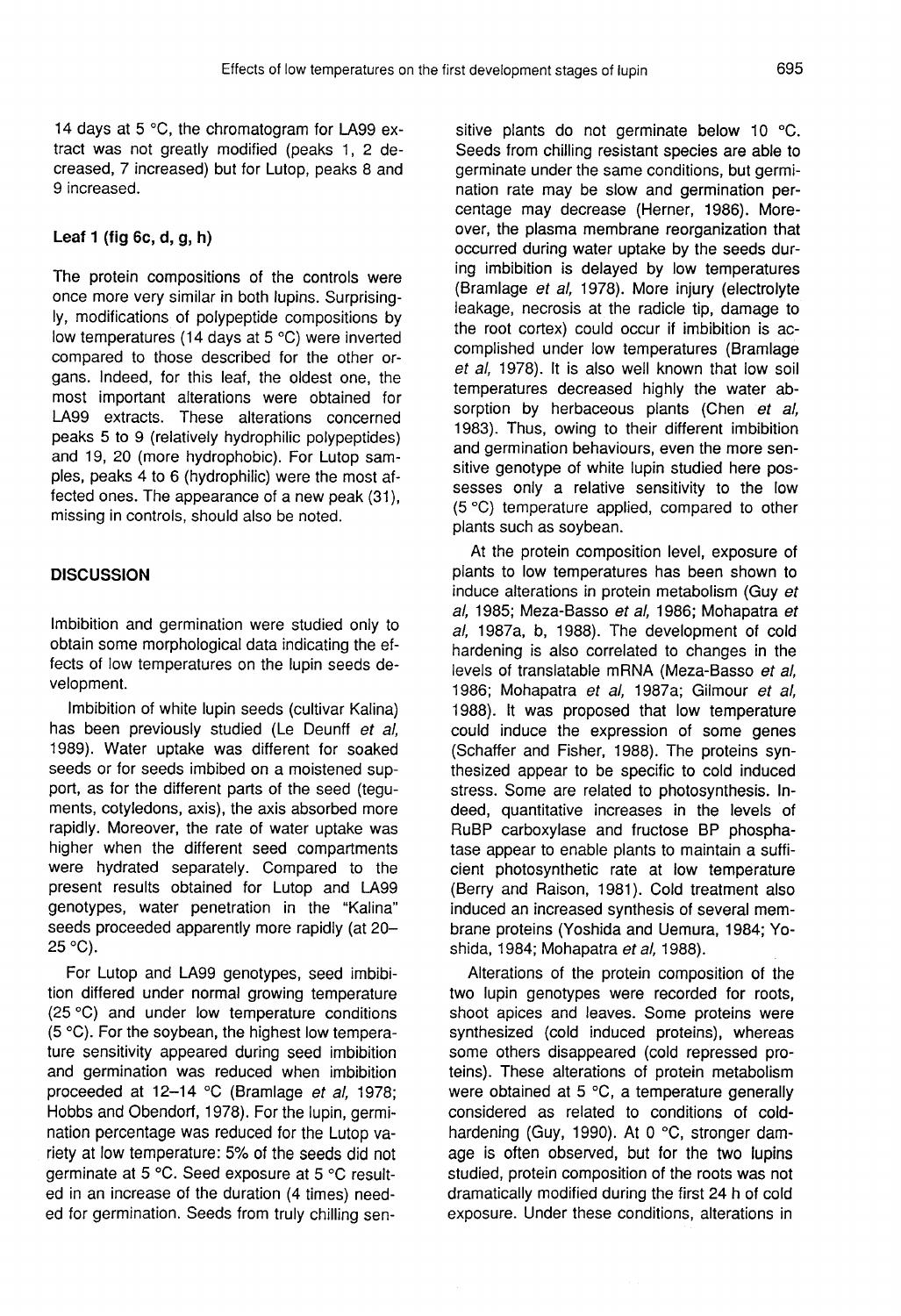

Fig 6. Analysis of leaf 4 (F4) and leaf 1 (F1) proteins of Lutop (A, B, C, D) and LA99) (E, F, G, H) by HPLC. Plants were grown at 25 °C during 14 days and exposed to 5 °C for 24 h or for 14 days. Absorbance at 280 nm.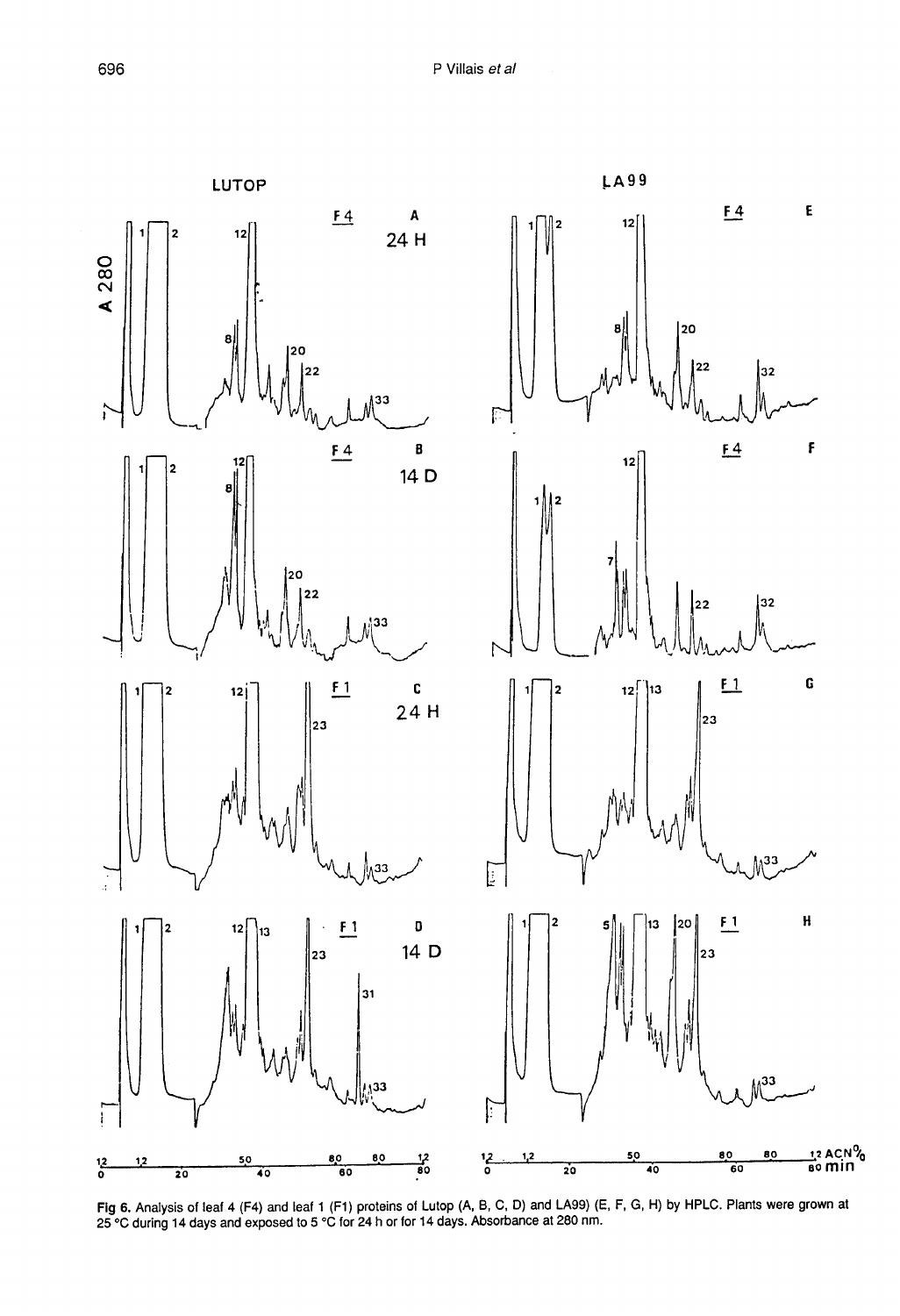chromatographic profiles appeared more rapidly and were more important for the spring variety. These results confirm that roots have great capacities to acclimate to chilling temperature (Markhart, 1986). They also show that it is probably more the sensitivity of the plant to cold which induces metabolic adaptation rather than its resistance. The results indicate other features: roots, shoot apices and young leaves (ie young growing tissues) present the same type of response in protein pattern alterations during cold exposure, ie a more important reaction in the spring variety. On the contrary, older leaves show greater alterations in the winter genotype. Thus, for the white lupin, metabolic responses of the plants to low temperature are highly dependant on organ type and on the physiological state of a given organ.

The results reported in this study indicate that the spring variety Lutop of the white lupin is more sensitive to the low temperatures. When these conditions were applied to the plant, its protein composition presented more modifications than that of the winter variety LA99. The greatest resistance of this last type is reflected by its greater metabolic stability. The modifications of protein composition that appeared for Lutop probably indicate part of the metabolic adaptations that could be implicated in the chilling acclimation processes of this variety.

It should also be noted that HPLC is a very convenient method for investigating very small alterations in protein metabolism that usually require the use of labelled compounds. This technique could be used to identify proteins specific of cold hardening or cold resistance. Studies are in progress in our laboratory to isolate such markers.

## ACKNOWLEDGMENTS

The authors are very grateful to A Cloarec for her help in the preparation of the English version of the text. They thank M Lasbley and C Rousset for excellent assitance in manuscript preparation.

## REFERENCES

- Berry JA, Bjorkman O (1980) Photosynthetic response and adaptation to temperature in higher plants. Annu Rev Plant Physiol, 31, 491-543
- Berry JA, Raison JK (1981) Responses of macrophytes to temperature. In: Physiological Plant Ecology I. Responses to the Physical Environment Encyclo-

pedia of Plant Physiology. New Series, vol 12 A (Lange OL, Nobel PS, Osmond CB, Ziegler H, eds) Springer-Verlag, Berlin, 277-339

- Bramlage WJ, Leopold AC, Parrish DJ (1978) Chilling stress to soybeans during imbibition. Plant Physiol 61, 525-529
- Buehler RE, Vantoai TT, Mc Donald MB Jr (1989) The optimisation of elution and extraction conditions for the separation of soybean seed proteins using RP-HPLC. Seed Sci Technol, 17, 193-204
- Burnouf T, Bietz JA (1984) Reversed-phase highperformance liquid chromatography of reduced glutenin, a disulfide-bonded protein of wheat endosperm. J Chromaogr, 299, 185-199
- Carter JV, Brenner ML (1985) Plant growth regulators and low temperature stress. In: Hormonal Regulation of Development. III. Role of Environmental Factors (Pharis RP, Reid DM, eds) Springer-Verlag, Berlin, Heidelberg, New-York, Tokyo, 418- 443
- Chen THH, Gusta VL, Fowler DB (1983) Freezing injury and root development in winter cereals. Plant Physiol 73, 773-777
- Cloutier V (1983) Changes in the electrophoretic patterns of the soluble proteins of winter wheat and rye following cold acclimation and desiccation stress. Plant Physiol 71, 400-403
- Fowler DB, Dvorak J, Gusta LV (1977) Comparative cold hardiness of several Triticum species and Secale cereale L. Crop Sci 17, 941-943
- Gilmour SJ, Hajela RK, Thomashow MF (1988) Cold acclimation in Arabidopsis thaliana. Plant Physiol 87, 745-750
- Graham D, Patterson BD (1982) Responses of plants to low nonfreezing temperatures: protein metabolism and acclimation. Annu Rev Plant Physiol 33, 347-372
- Guy CL (1990) Cold acclimation and freezing stress tolerance role of protein metabolism. Annu Rev Plant Physiol 41, 187-223
- Guy CL, Niemi KJ, Brambl R (1985) Altered gene expression during cold acclimation of spinach. Proc Natl Acad Sci USA 82, 3673-3677
- Herner RC (1986) Germination under cold soil conditions. Hortscience 21, 1118-1122
- Hobbs PR, Obendorf RL (1978) Interaction of initial seed moisture and imbibitional temperature on germination and productivity of soybean. Crop Sci 12, 664-667
- Kacperska-Palacz A, Dlugokecka E, Breitenwald J, Wcislinska B (1977) Physiological mechanisms of frost tolerance: possible role of protein in plant adaptation to cold. Biol Plant 19, 10-17
- Le Deunff Y, Ballot S, Touboul C (1989) Hydratation des graines de lupin blanc et relargage des électrolytes. Seed Sci Technol 17, 325-340
- Levitt J (1980) Responses of Plants of Environmental Stresses. Vol I. Academic Press, New York, London, 497 pp